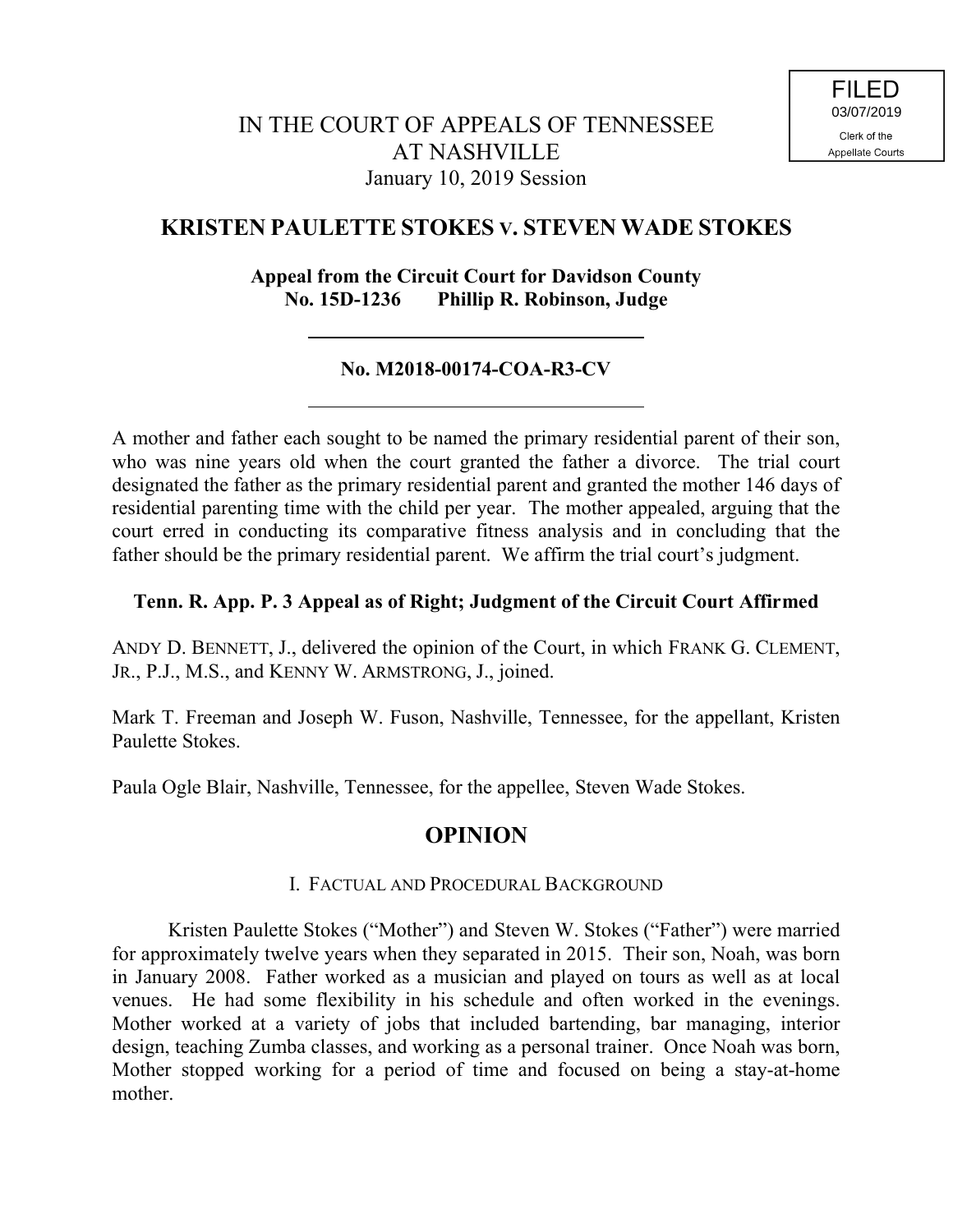In May of 2015, Mother moved out of the marital home. She moved into an apartment where a male friend, Larry Sterling, resided. Mother met Mr. Sterling around 2011 in an exercise class, and Mr. Sterling divorced his wife in 2013. Mr. Sterling stayed in Mother and Father's guest room when he needed a place to sleep during his divorce proceedings. Father asked Mother at various times whether she was romantically involved with Mr. Sterling, and Mother always responded "no." When Mother moved in with Mr. Sterling in 2015, she took Noah with her.

Mother filed a complaint for divorce in June 2015, asserting irreconcilable differences as grounds. She asked to be designated the primary residential parent and sought alimony. Father filed an answer and counter-complaint for divorce in June 2016, asserting irreconcilable differences and inappropriate marital conduct as grounds. Father alleged that Mother was engaged in a romantic relationship with Mr. Sterling and sought to be named the primary residential parent. Father also moved the court to enter an order prohibiting, restraining, and enjoining Mother from allowing Noah to be in the presence of Mr. Sterling or any of Mother's other alleged "paramours."

The trial court entered a temporary restraining order on June 16, 2016, granting Father the relief he requested. Following a show cause hearing, the court also found that it was in the child's best interest to remain in Father's primary care pending a final hearing. The court awarded Mother parenting time on the first, second, and third weekends of each month. Mother filed a motion to reconsider, and the court modified its earlier order by allowing Mother additional time with Noah each Thursday from the time school was dismissed until Friday at 6:00 p.m. If either parent was unable to care for Noah during their respective parenting time, the court ordered that the other parent had the right of first refusal before a babysitter could be considered.

The trial court heard this case over the course of five days starting on July 25 and ending on November 15, 2017. Mother and Father each filed a proposed parenting plan prior to trial in which they designated themselves as the primary residential parent. Mother testified on July 25 that she took several trips with Mr. Sterling after he divorced his wife and that they traveled to Gatlinburg, Disneyworld, and Colorado, sometimes with Noah and sometimes without Noah. Mother also testified that she accompanied Mr. Sterling to Jamaica for a wedding and that they went on a cruise together where they shared a cabin. Some of these trips took place before she moved out of the marital home. Mother maintained that on all of these trips her relationship with Mr. Sterling remained platonic.

Mr. Sterling's former wife testified that Mr. Sterling told her in October 2011, while they were still married, that he was in love with Mother. Contrary to Mother's testimony, Mr. Sterling acknowledged during his testimony on November 1, in response to pressure from the court to be completely honest, that his relationship with Mother became sexual in 2016. Mr. Sterling testified about a trip he took to Las Vegas with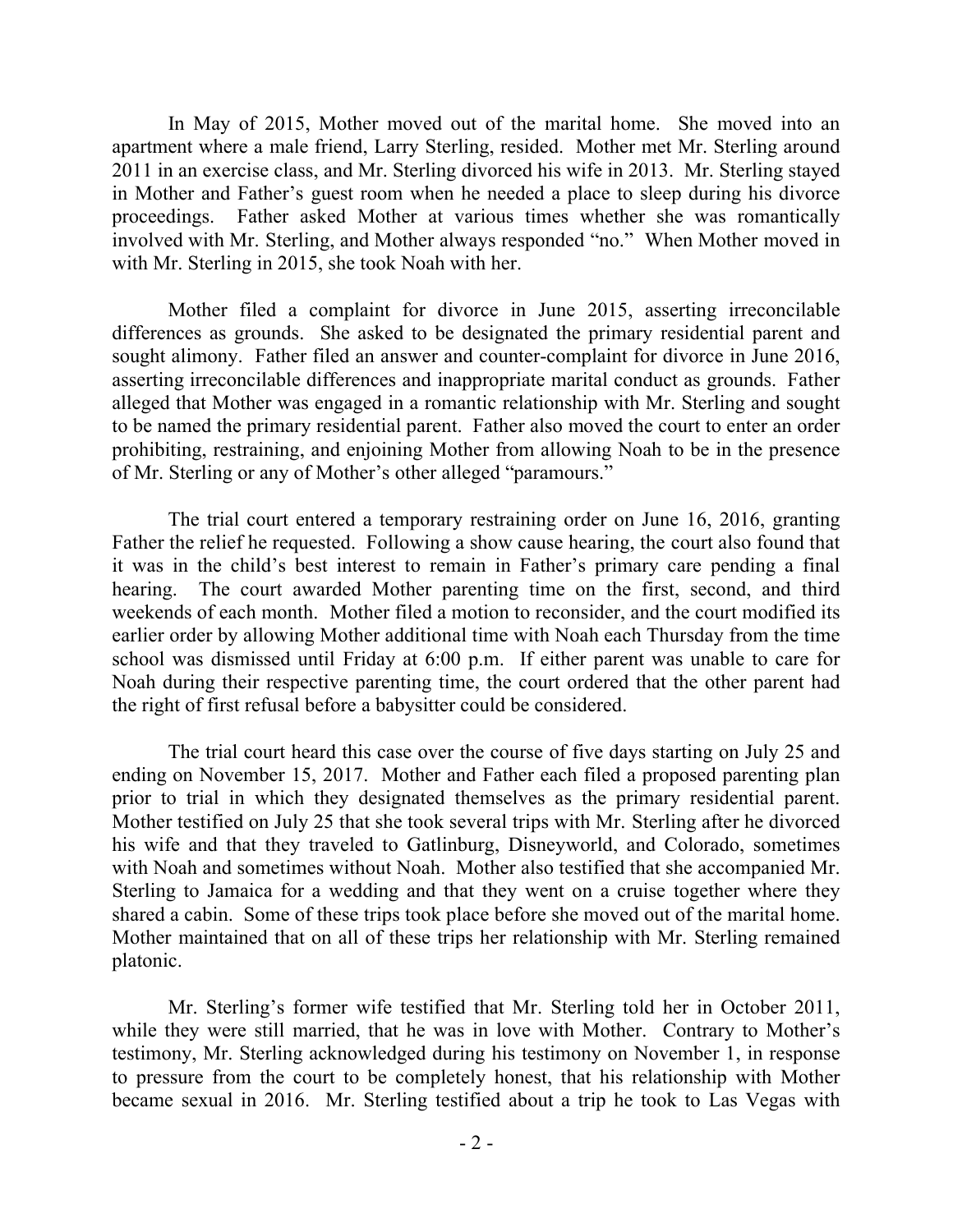Mother in 2013 or 2014, where they had a suite with adjoining rooms, and about a trip they took together to Arizona in 2016. Mr. Sterling initially denied having sexual relations with Mother on any of the trips they took together. The trial court grew impatient with Mr. Sterling, however, and it posed some questions of its own to him:

Q: Help me with this, is there more? I mean, I don't know that that exact question has been asked, but has there been more than kissing and fondling?

A: Yes, sir.

Q: Well, let's pull the scab off this, because I'll be honest, you-all are really stretching credibility here.

A: Yes, sir.

Q: And you understand you're sitting in a court of law under oath?

A: Yes, sir.

Q: If you knowingly tell me a falsehood, it's called aggravated perjury. It carries a minimum of a couple of years in the penitentiary. So, it's time to be real honest. What type of behavior have you-all engaged in?

A: We've had sexual intercourse in 2016.

Q: Okay. And in the past when you've been saying that you didn't, that was incorrect; is that correct?

A: Say that again, Your Honor.

Q: When you've been telling us that you haven't had sexual intercourse, you made a misstatement; is that correct?

A: Yes, Your Honor.

Mother was recalled to the witness stand on the final day of trial on November 15, 2017, and she was given the opportunity to correct her earlier testimony in which she had denied having a sexual relationship with Mr. Sterling. Mother acknowledged hearing Mr. Sterling testify that his relationship with her became sexual beginning in 2016. The trial court then interjected and questioned Mother about her earlier dishonesty: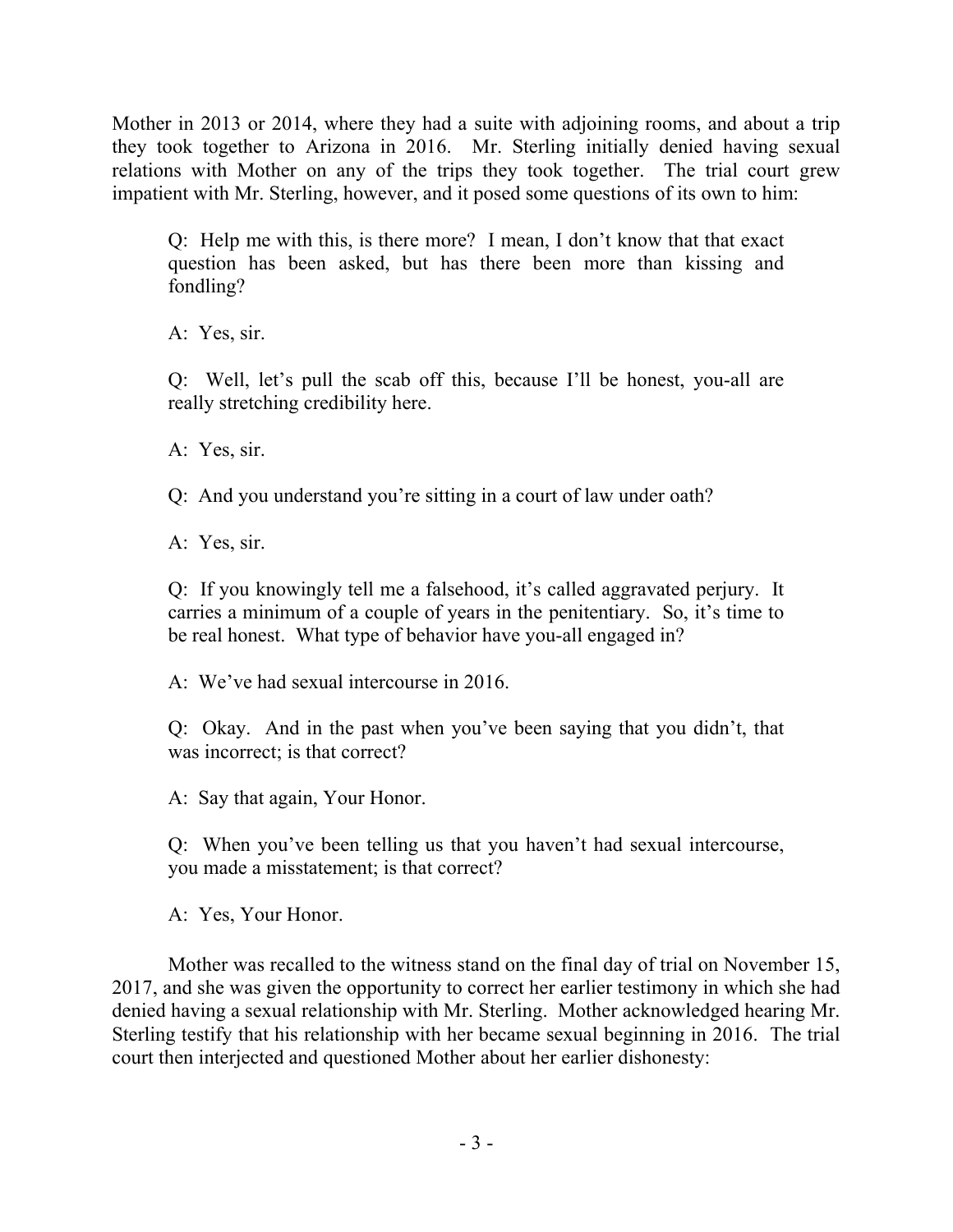THE COURT: Help me with this. Why did you sit up there and lie to me about it?

THE WITNESS: Well, sir, I know I misled you.

THE COURT: Let's not pitty pat around.

THE WITNESS: Okay.

THE COURT: You didn't [mis]lead me, you told a blatant lie under oath, a lie that you maintained throughout the entirety of these proceedings until just this moment. So, you tell me now --

THE WITNESS: Yes, sir.

 $\overline{a}$ 

THE COURT: -- why you lied to me.

THE WITNESS: Well, I don't want to split hairs, but I was not asked directly about my sexual relationship under direct testimony; however, I do acknowledge I did not tell you what I needed to tell you and I did not tell you when I should have told you. You told me that day, you said, Ms. Stokes, I'm not buying what you are shoveling. That was my moment that I should have told you what had happened in our relationship, and I did not. I fully regret it and take responsibility for that.

THE COURT: Did you ever get any written interrogatories asking you if you and Mr. Sterling had engaged in any type of sexual relations or sexual behavior?

THE WITNESS: Yes, sir. I had when I filled them out truthfully prior to.

THE COURT: But, you didn't supplement those when those things changed. Do you think at the time you filled them out if you told the truth then later on you could leave everybody under the mis-impression that nothing had occurred? Your attorneys didn't tell you you have to supplement and update those sorts of questions?

THE WITNESS: It wasn't until Mr. Freeman and Mr. Fuson came into my world that I knew things had to change and take a new direction.<sup>[1]</sup> I was not told that I had to supplement.

<sup>&</sup>lt;sup>1</sup>Mother's initial trial attorney withdrew from the case after the first two days of trial and was replaced by Mark T. Freeman and Joseph W. Fuson.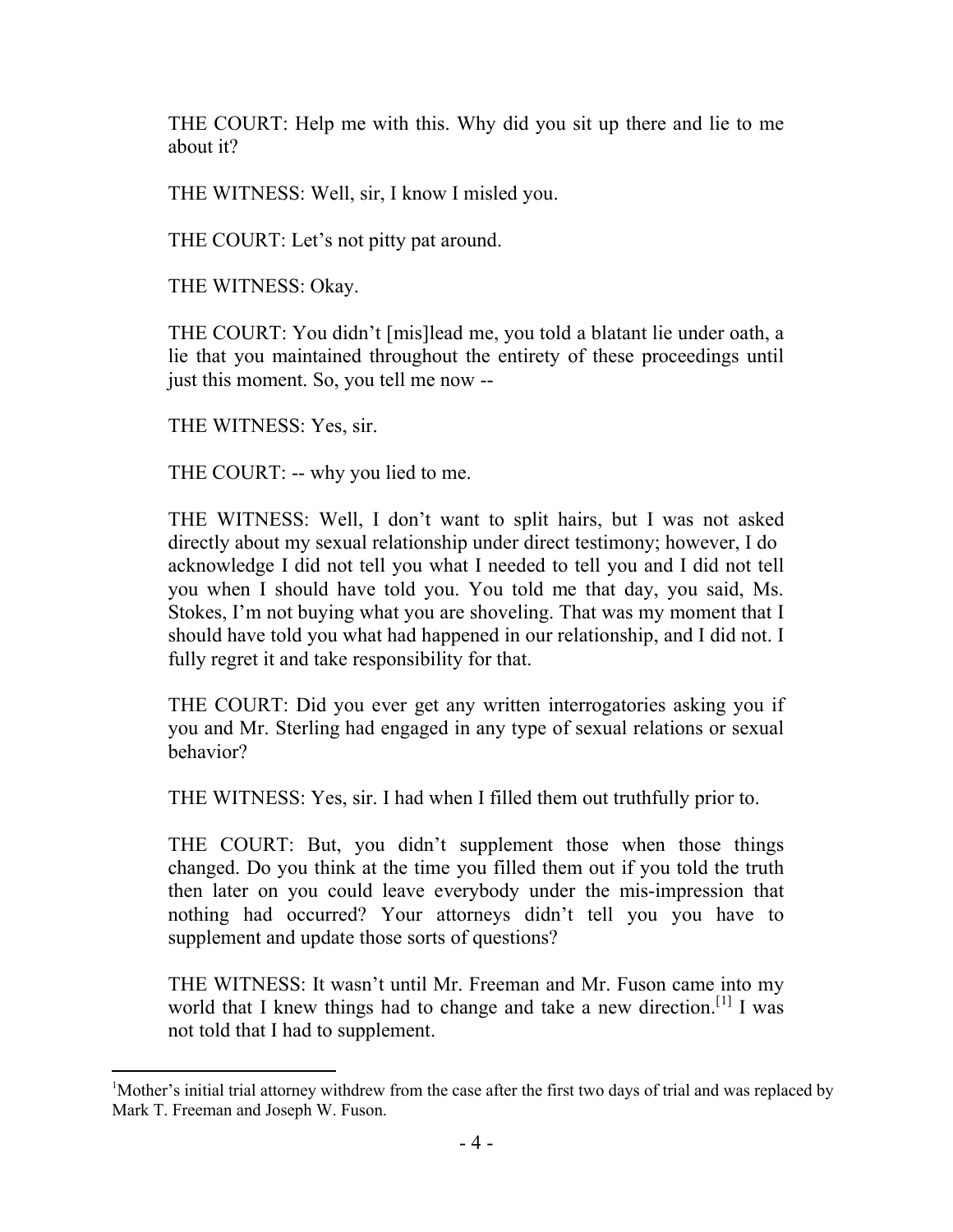THE COURT: Tell me when you started taking a new direction until a few seconds ago.

THE WITNESS: When Mr. Freeman and Mr. Fuson came into my life when Ms. Leininger decided to step down and withdraw. Well, the day - actually it comes back to the day I testified. It did not sit well with me. I regretted it immediately not telling you the truth. I was --

THE COURT: But, that's the question that I've asked you, why didn't you tell me the truth? Why didn't you tell opposing Counsel the truth about amending your interrogatories? Why didn't you tell your husband the truth? Why didn't you tell this Court the truth, unless you thought the truth would be damaging to you and you would get some advantage by lying about it?

THE WITNESS: It was fear, sir. It was just fear.

THE COURT: Well, your attorneys these are real good lawyers, they wouldn't knowingly let you get up on this witness stand and tell a lie, and they will tell you what I told Mr. Sterling that the truth you can generally deal with, but a lie, there is no way you can justify it, because it means you're not a credible witness. This Court can't rely on any of your testimony, because you were willing to tell a false statement to me for your own benefit. So, everything that you've testified to, this Court can't attach any credibility to it.

The trial court took the case under advisement following the parties' close of proof. In an order dated December 28, 2017, the court awarded Father a divorce on the ground of inappropriate marital conduct and divided the marital assets between the parties. The court designated Father the primary residential parent and awarded Mother 146 days per year of residential time with Noah. The court ordered Mother to pay her own attorney's fees, \$7,500 towards Father's attorney's fees, and \$86 per month in child support. It declined to award spousal support to either party.

Mother filed a notice of appeal and raises just one issue on appeal. She argues that the trial court erred when it conducted its comparative fitness analysis and concluded that Father should be designated the primary residential parent, with Mother being awarded just 146 days of parenting time. Father contends Mother's appeal is frivolous and asks this Court for an award of the attorney's fees he has incurred on appeal.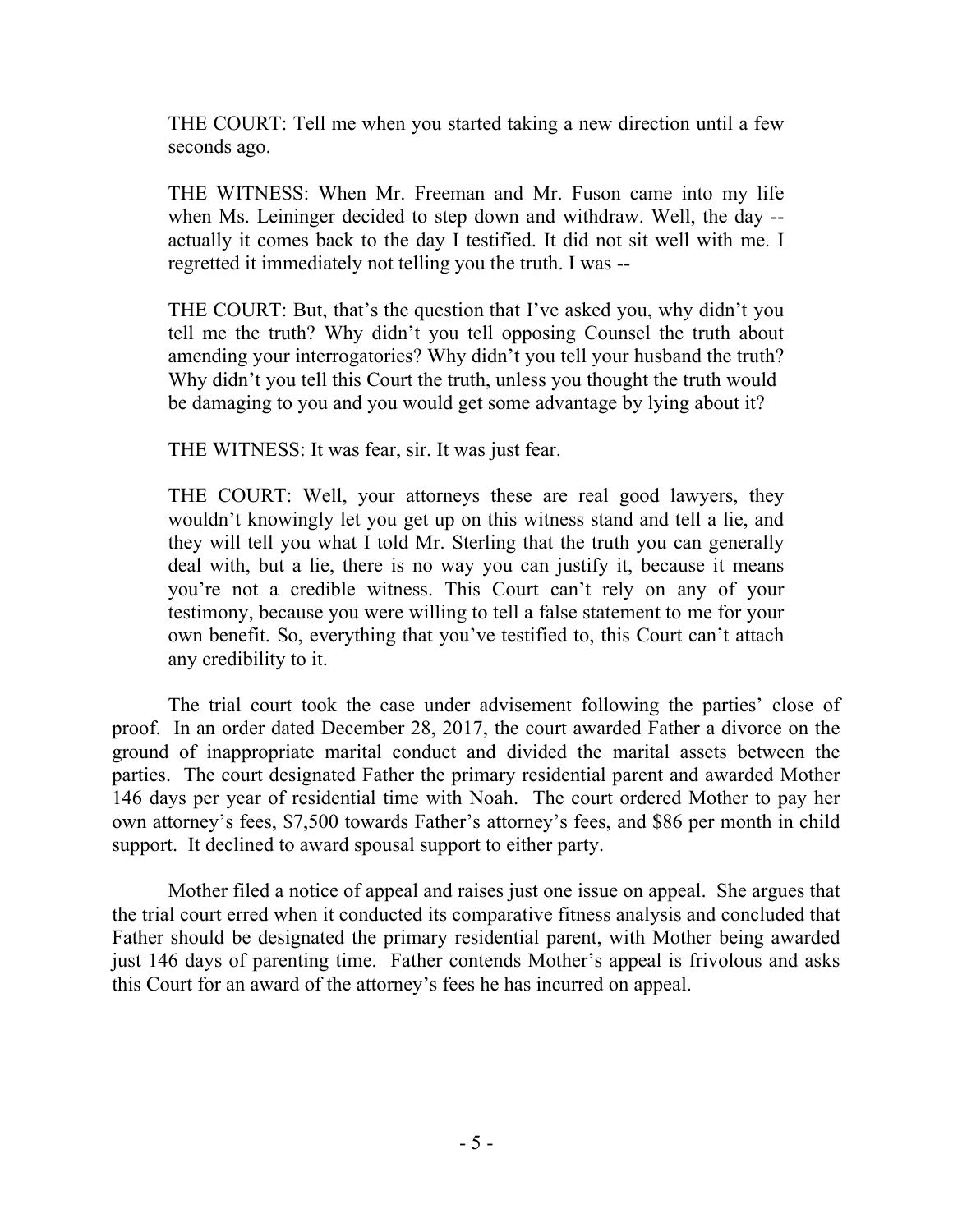#### A. Standard of Review

In non-jury cases such as this, we review the trial court's findings of fact de novo upon the record, according them a presumption of correctness unless the evidence preponderates otherwise. TENN. R. APP. P. 13(d); *Armbrister v. Armbrister*, 414 S.W.3d 685, 692 (Tenn. 2013). We review questions of law de novo, attaching no presumption of correctness to the trial court's legal conclusions. *Armbrister*, 414 S.W.3d at 692; *Kendrick v. Shoemake*, 90 S.W.3d 566, 569 (Tenn. 2002).

This court has noted that "[c]ustody and visitation determinations often hinge on subtle factors, including the parents' demeanor and credibility during the divorce proceedings themselves" and that "[t]rial courts must be able to exercise broad discretion in these matters." *Gaskill v. Gaskill*, 936 S.W.2d 626, 631 (Tenn. Ct. App. 1996). Our Supreme Court has addressed parenting plans and has described the role of appellate review as follows:

Because decisions regarding parenting arrangements are factually driven and require careful consideration of numerous factors, *Holloway v. Bradley*, 190 Tenn. 565, 230 S.W.2d 1003, 1006 (1950); *Brumit v. Brumit*, 948 S.W.2d 739, 740 (Tenn. Ct. App. 1997), trial judges, who have the opportunity to observe the witnesses and make credibility determinations, are better positioned to evaluate the facts than appellate judges*. Massey-Holt v. Holt*, 255 S.W.3d 603, 607 (Tenn. Ct. App. 2007). Thus, determining the details of parenting plans is '"peculiarly within the broad discretion of the trial judge."' *Suttles v. Suttles*, 748 S.W.2d 427, 429 (Tenn. 1988) (quoting *Edwards v. Edwards*, 501 S.W.2d 283, 291 (Tenn. Ct. App. 1973)). "It is not the function of appellate courts to tweak a [residential parenting schedule] in the hopes of achieving a more reasonable result than the trial court." *Eldridge v. Eldridge*, 42 S.W.3d 82, 88 (Tenn. 2001). A trial court's decision regarding the details of a residential parenting schedule should not be reversed absent an abuse of discretion. *Id.* "An abuse of discretion occurs when the trial court . . . appl[ies] an incorrect legal standard, reaches an illogical result, resolves the case on a clearly erroneous assessment of the evidence, or relies on reasoning that causes an injustice." *Gonsewski v. Gonsewski*, 350 S.W.3d 99, 105 (Tenn. 2011). A trial court abuses its discretion in establishing a residential parenting schedule "only when the trial court's ruling falls outside the spectrum of rulings that might reasonably result from an application of the correct legal standards to the evidence found in the record." *Eldridge*, 42 S.W.3d at 88.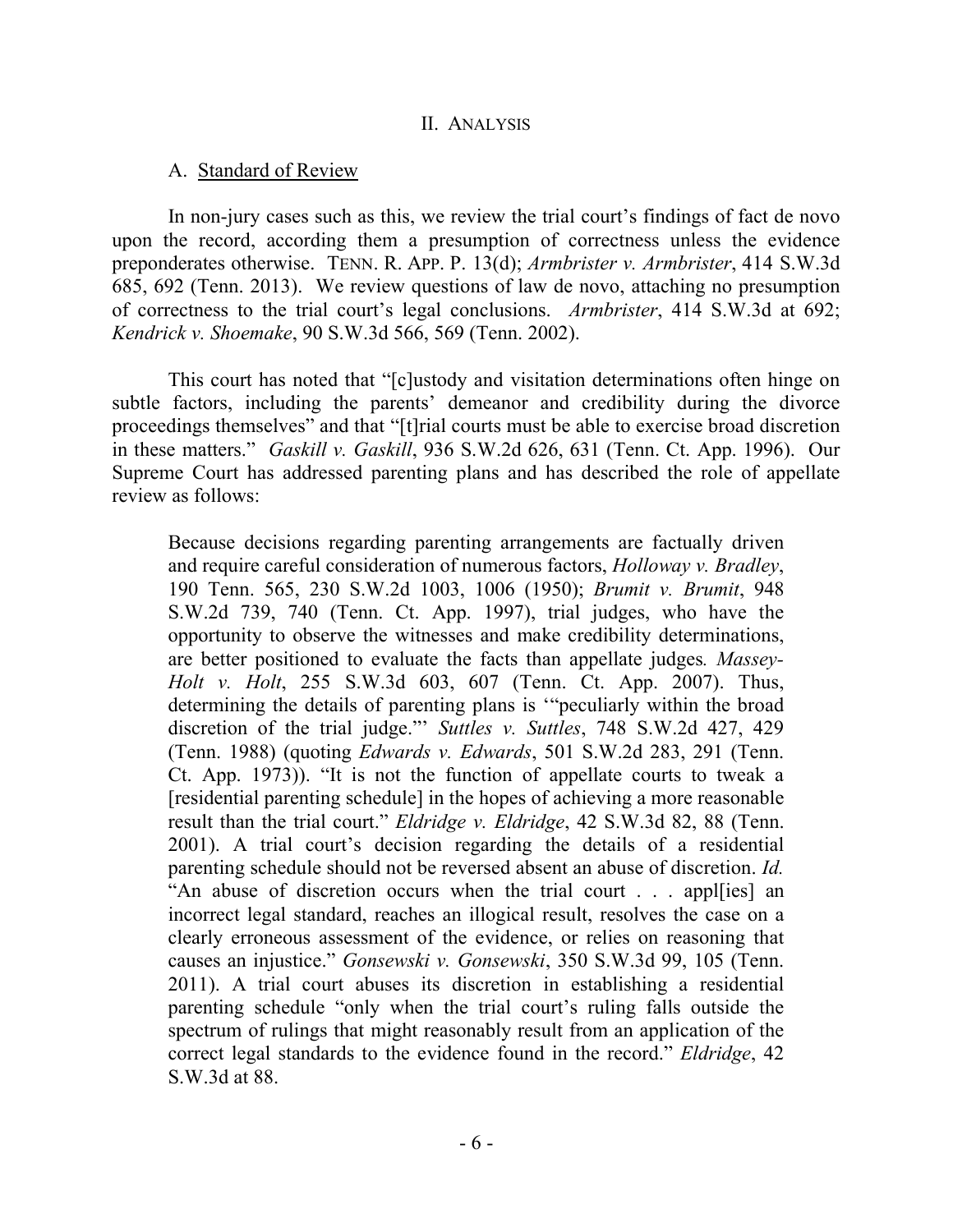*Armbrister*, 414 S.W.3d at 693; *see also C.W.H. v. L.A.S.*, 538 S.W.3d 488, 495 (Tenn. 2017) (explaining that "trial courts are in a better position to observe the witnesses and assess their credibility; therefore, trial courts enjoy broad discretion in formulating parenting plans").

A trial court's decision will be affirmed under the abuse of discretion standard '"so long as reasonable minds can disagree as to propriety of the decision made."' *Eldridge*, 42 S.W.3d at 85 (quoting *State v. Scott*, 33 S.W.3d 746, 752 (Tenn. 2000)). This standard of review does not permit an appellate court to substitute its judgment for that of the trial court when no error is apparent in the trial court's ruling. *C.W.H.*, 538 S.W.3d at 495; *Eldridge*, 42 S.W.3d*.* at 85, 88. As the *Eldridge* Court explained,

The abuse of discretion standard recognizes that the trial court is in a better position than the appellate court to make certain judgments. The abuse of discretion standard does not require a trial court to render an ideal order, even in matters involving visitation, to withstand reversal. Reversal should not result simply because the appellate court found a "better" resolution.

*Eldridge*, 42 S.W.3d at 88; *see also C.W.H.*, 538 S.W.3d at 495.

#### B. Comparative Fitness Analysis

When a trial court is faced with designating a primary residential parent during divorce proceedings, it must consider the child's best interest first and foremost. Tenn. Code Ann. § 36-6-106(a); *Armbrister*, 414 S.W.3d at 693. The court's designation is '"not intended to reward or to punish parents, and, in fact, *the interests of the parents are secondary to those of the children*."' *Burden v. Burden*, 250 S.W.3d 899, 909 (Tenn. Ct. App. 2007) (quoting *Adelsperger v. Adelsperger*, 970 S.W.2d 482, 485 (Tenn. Ct. App. 1997)). The Legislature recognizes the "detrimental effect" divorce has on children and that, following a divorce, neither parent will have the same access to the children as he or she would have if the family had been able to remain intact. Tenn. Code Ann. § 36-6- 401(a); *see generally Armbrister*, 414 S.W.3d at 693-96. To determine the child's best interest, the court "shall order a custody arrangement that permits both parents to enjoy the maximum participation possible in the life of the child consistent with the factors set out in this subsection (a), the location of the residences of the parents, the child's need for stability and all other relevant factors." Tenn. Code Ann. § 36-6-106(a)*.* The court is to consider "all relevant factors" set forth in the statute to the extent they are applicable. *Id.* Not all factors are relevant in every case, and there may be factors in some cases that are not included in the statute. *Rayburn v. Rayburn*, No. 01A01-9710-CH-00548, 1998 WL 721088, at \*2 (Tenn. Ct. App. Oct. 16, 1998).

Once the trial court determines which parent should be designated the primary residential parent, the court is directed to establish a permanent parenting plan that, *inter*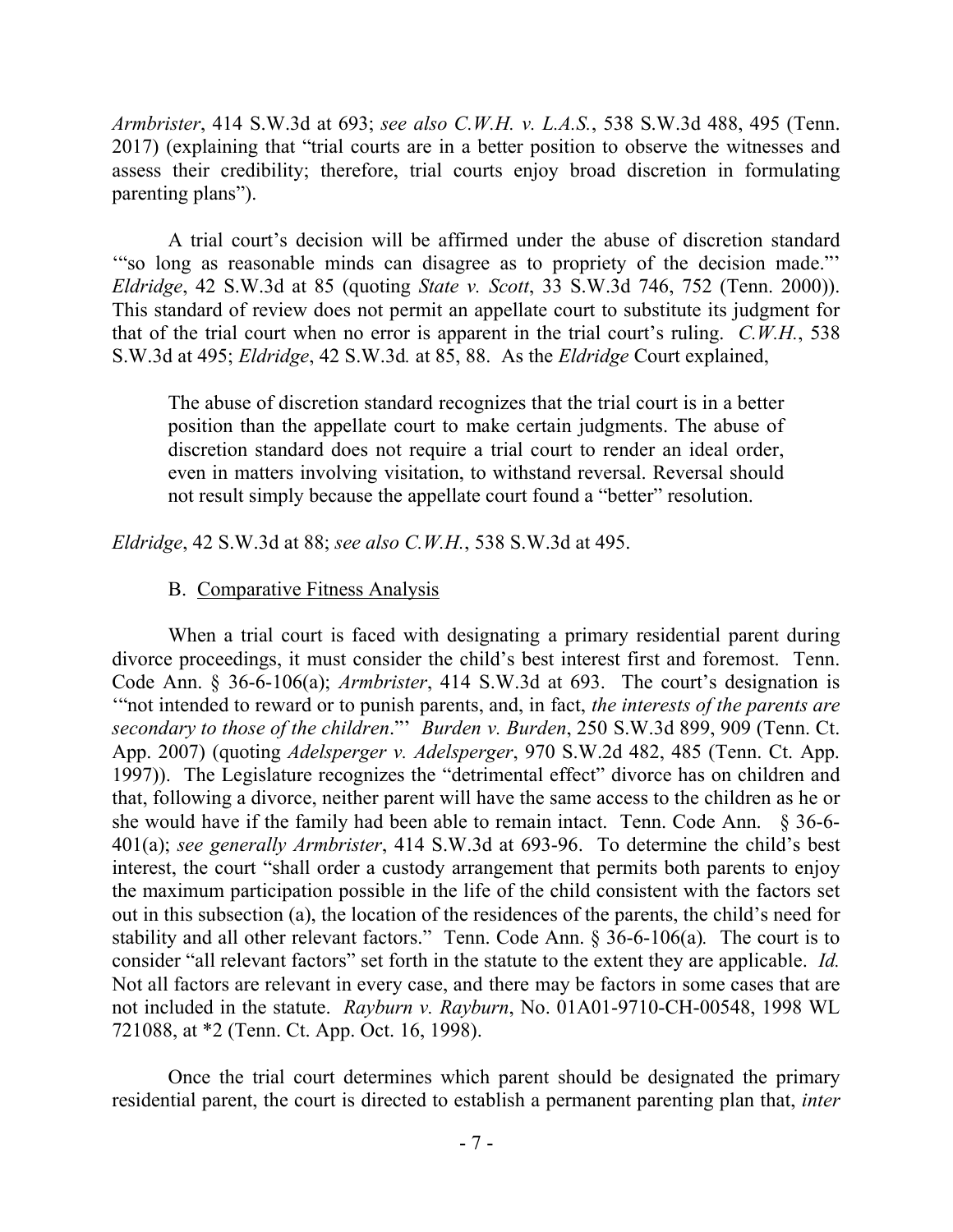*alia*, includes a residential schedule and details the authority and responsibilities of each parent with respect to the child. Tenn. Code Ann. § 36-6-404(a), (b). In determining the child's residential schedule, the court is to consider the factors set out Tenn. Code Ann. § 36-6-106(a). *Id.* at § 36-6-404(b); *see generally Armbrister*, 414 S.W.3d at 693-97.

The trial court in this case considered each of the statutory factors set forth in Tenn. Code Ann. § 36-6-106(a) and found that some factors favored Mother, others favored Father, some did not favor either parent, and some were not relevant:

(1) The strength, nature, and stability of the child's relationship with each parent, including whether one (1) parent has performed the majority of parenting responsibilities relating to the daily needs of the child;

The Court finds that each of the parents has a strong loving relationship with the parties' minor son. From the birth of the child until the separation of the parties in March, 2015, [Mother] has been the primary caregiver and by all accounts has done so successfully. However, [Father] was actively involved with the child during this time. Since June 16, 2016, [Father] has been the primary caregiver of the child although [Mother] has had frequent access to the child and has acted as a caregiver when [Father] was compelled to be out of town on business-related trips or was otherwise working. [Father] has also successfully parented the child during this period. Thus, each of the parties has, at various times, successfully performed the majority of parenting responsibilities relating to the daily needs of the child. However, considering that the Wife was the primary caregiver of the child from his birth until approximately eight years of age, this consideration favors [Mother].

(2) Each parent's or caregiver's past and potential for future performance of parenting responsibilities, including the willingness and ability of each of the parents and caregivers to facilitate and encourage a close and continuing parent-child relationship between the child and both of the child's parents, consistent with the best interest of the child.

In determining the willingness of each of the parents and caregivers to facilitate and encourage a close and continuing parent-child relationship between the child and both of the child's parents, the court shall consider the likelihood of each parent and caregiver to honor and facilitate courtordered parenting arrangements and rights, and the court shall further consider any history of either parent or any caregiver denying parenting time to either parent in violation of a court order;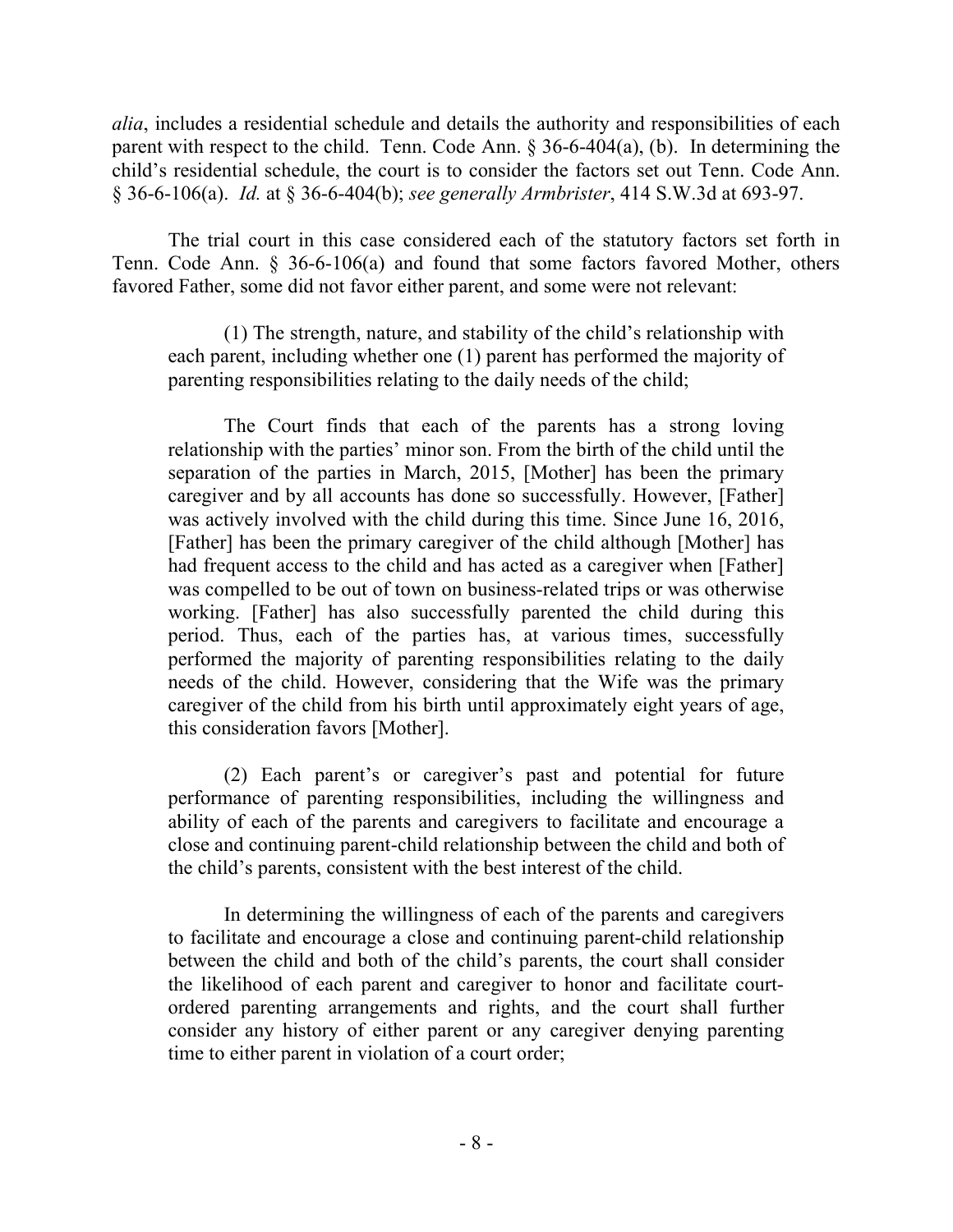The Court finds that each parent's past behavior evidences that each party has the potential for the future performance of parenting responsibilities. Further, the Court finds that each of the parties will encourage a close and continuing parent-child relationship between the child and the other parent. The Court, however, has serious concerns regarding [Mother]'s judgment by moving into an apartment with her child and her male companion and subsequent paramour. Further, the Court was extremely disturbed by [Mother]'s harassing behavior toward [Father] when the Court placed possession of the child with him during the pendency of this action.<sup>[2]</sup> Finally, the Court is concerned by the Mother's behavior in exercising her right of first refusal when temporary possession of the child was placed with [Father]. In some of those instances, [Mother] refused to return the child as agreed or, once in possession of the child, attempted to modify the parties' agreement as to when the child would be returned. As noted, the Court also finds [Mother]'s refusal to commit to firm return dates to exchange the child is problematic. The Court finds this consideration to favor [Father].

(3) Refusal to attend a court ordered parent education seminar may be considered by the court as a lack of good faith effort in these proceedings;

This consideration is not applicable.

 $\overline{a}$ 

(4) The disposition of each parent to provide the child with food, clothing, medical care, education and other necessary care;

The Court finds that each of the parties is disposed to providing the minor child with adequate necessary care. However, the Court finds that [Father] is the higher earning parent and is better equipped to provide for the child. The Court finds this consideration to slightly favor [Father].

(5) The degree to which a parent has been the primary caregiver, defined as the parent who has taken the greater responsibility for performing parental responsibilities;

The Court finds that each of the parties has acted as the primary caregiver for the child and has done so successfully. The Mother has done

<sup>2</sup>Evidence was introduced that Mother began sending Father harassing text messages once the trial court placed temporary custody of Noah with Father in the summer of 2016 and that Mother refused at times to allow Father to speak with Noah when the child was with her. Mother acknowledged at trial that her harassing behavior had the effect of interfering with Father's parenting time with Noah.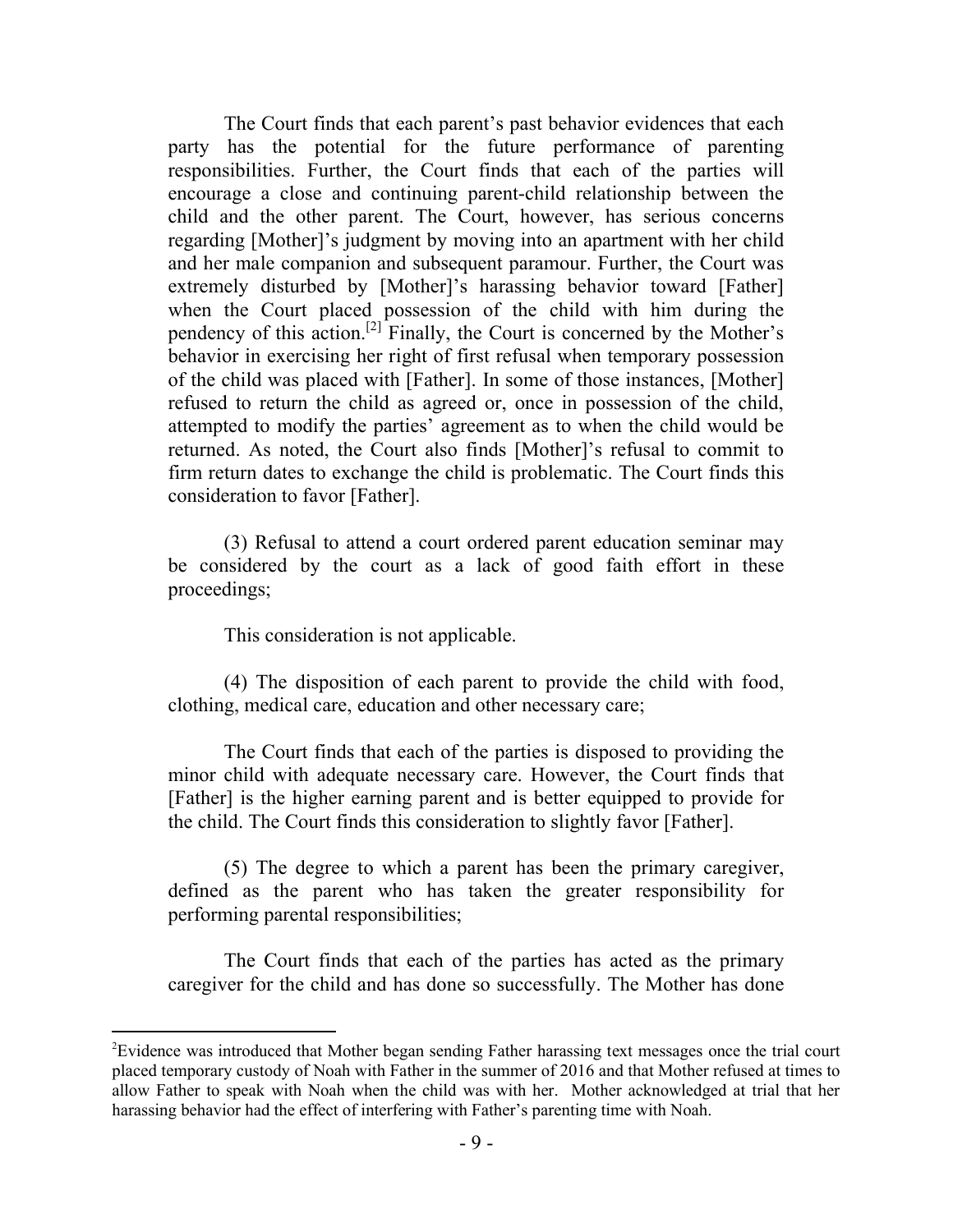so for a longer period of time than the Father. The evidence before the Court establishes that currently, the parties are generally cooperating and working well with one another. The Court finds this consideration slightly favors [Mother].

(6) The love, affection, and emotional ties existing between each parent and the child;

The Court finds that each of the parties has great love and affection for and emotional ties with the minor child. At one point during the pendency of this action, the Court finds the minor child was distraught as a result of his separation from his mother and the ongoing difficulties the parties were experiencing over the issue of custody. The Court finds that some of the child's issues with separation from [Mother] were generated by [Mother]'s emotional behavior when returning the child to [Father].<sup>[3]</sup> The child is currently in counseling in which both parents participate and his circumstances have improved. The Court finds this currently to be a neutral consideration.

(7) The emotional needs and developmental level of the child;

Except as set forth above, the Court has heard no evidence of any emotional needs or the developmental level of the child. The Court finds this consideration to be neutral.

(8) The moral, physical, mental and emotional fitness of each parent as it relates to their ability to parent the child;

The Court finds that neither party has any physical issue that interferes with their parenting the child. The Court does question [Mother]'s moral and emotional fitness to parent the child. The Court finds [Mother] has used exceedingly poor judgment in her decision to cohabitate with her male companion in the presence of the parties' child. The Court finds [Mother] misled [Father] as to the true nature of her relationship with her male companion and engaged in a romantic relationship with this individual in the presence of the child. During this time, she not only cohabitated with him in the child's presence but openly went on trips with him and, on occasion, took the child along. Further, this Court has concerns over [Mother]'s emotional fitness in light of her harassing and obsessive

 $\overline{a}$ 

<sup>&</sup>lt;sup>3</sup>Father testified that Mother would cry and hold onto Noah when the parties met to transfer Noah from Mother to Father.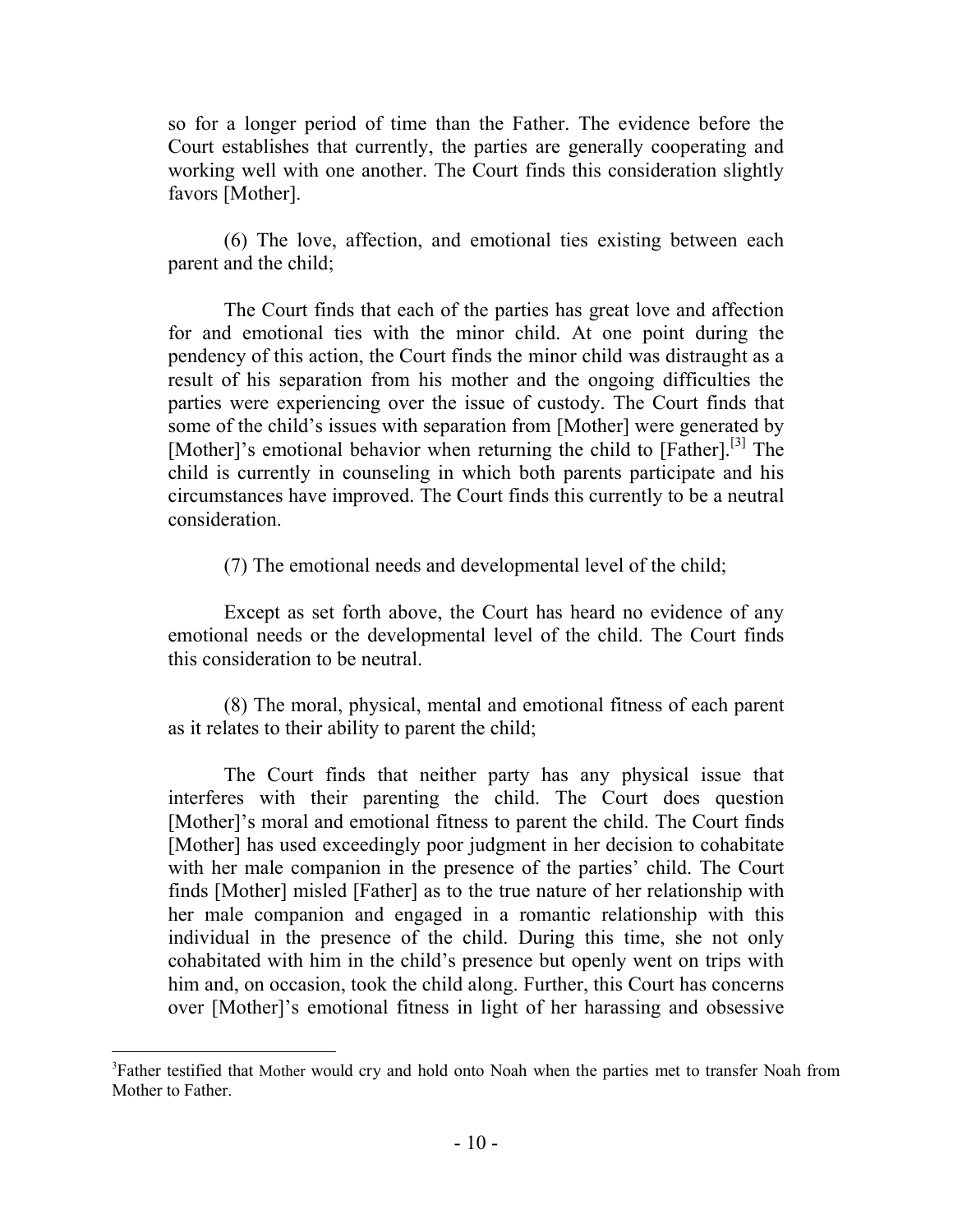behavior during the pendency of this action. The evidence before the Court currently reflects that this behavior has ceased, and the parties are generally cooperating and co-parenting the child. However, [Mother]'s propensity to attempt to adjust the parties' agreement on the return time of the child when exercising her right of first refusal, as well as her emotional and prolonged good-byes when returning the child to [Father] cause this Court serious, concerns.[4] Considering all the foregoing, the Court finds this consideration favors [Father].

(9) The child's interaction and inter-relationships with siblings, other relatives and step-relatives, and mentors, as well as the child's involvement with the child's physical surroundings, school, or other significant activities;

The Court has heard nothing of the relationship between the minor child and the parties' relatives or the child's extracurricular activities. The child has no siblings. Each of the parties has, at some point, taken the child to their place of employment. While there was some testimony that the child enjoyed visiting the parents' place of employment, generally the Court finds this is not in the child's best interest. The Court notes that the child currently attends the Davidson County public school for which [Father] is zoned. [Mother] lives in Wilson County and by placing the child in the custody of [Mother], the Child would be forced to change schools, leaving classmates and current relationships behind. The Court finds this consideration to slightly favor [Father].

(10) The importance of continuity in the child's life and the length of time the child has lived in a stable, satisfactory environment;

The Court finds that in each instance when the child was previously in the possession of [Mother] and currently while the child has been in the possession of [Father], the child has been well cared for by each of the parents. The child's living circumstance, while living with [Mother], and her male companion, was inappropriate. Currently, while the child has been in [Father]'s possession, [Father] has been compelled to travel or work in town and [Mother] has made herself available to act as a caregiver. The Court finds the parties are currently, for the most part, working well

 $\overline{a}$ 

<sup>4</sup>Father testified that when Mother exercised her right of first refusal during his parenting time, she often made it difficult for Father to have Noah returned to him, telling Father that Noah was busy doing some activity or that Father should let Noah stay with her because Noah was happy. Father also testified that Mother would bring a recently-acquired dog with her and Noah to the exchanges, with the result that Noah had to say goodbye to Mother in addition to saying goodbye to the dog, and that this process was emotionally taxing for Noah.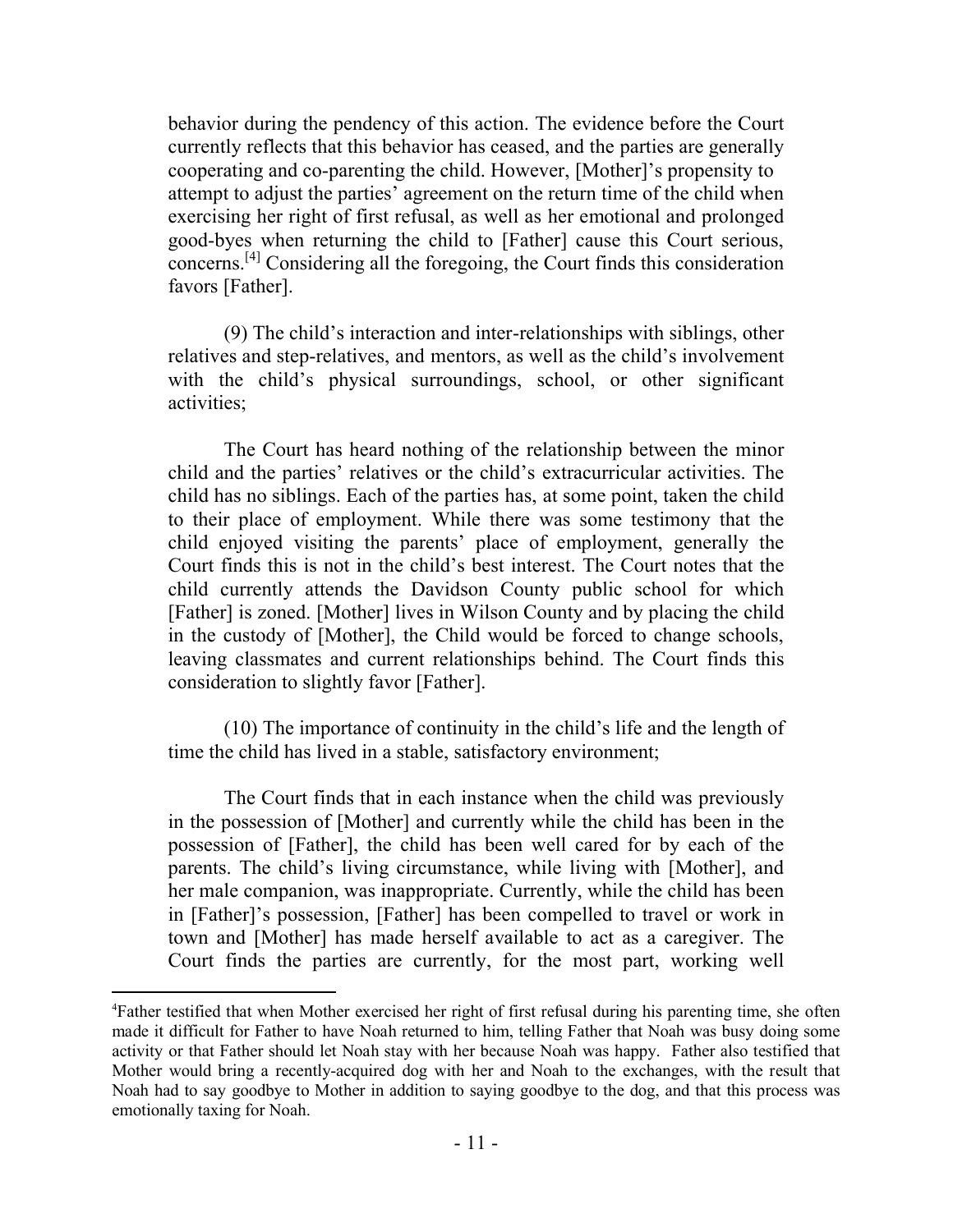together for the benefit of their child such that he can spend time with each of the parents. As a result, the child is not required to spend extended time in daycare or with babysitters. The child currently attends a Davidson County school and were he to be placed in possession of [Mother], the child would be compelled to change schools. The Court finds that the child's current living arrangements in the marital residence appear to be satisfactory, especially in light of the parties' cooperation. The Court finds this continuity to be in the child's best interest. The Court finds that this consideration favors [Father].

(11) Evidence of physical or emotional abuse to the child, to the other parent or to any other person;

The Court finds no evidence of any intentional physical abuse or emotional abuse to either party during the marriage or during the pendency of this divorce action except as noted herein regarding [Mother]'s excessive texting to [Father] regarding the issue of custody and access to the minor child which appear to have now been resolved. The Court does have concerns that [Mother]'s prolonged and/or emotional goodbyes during exchanges are detrimental to the minor child. The Court finds this consideration slightly favors the Father.

(12) The character and behavior of any other person who resides in or frequents the home of a parent and such person's interactions with the child;

The Court finds that the only individual who resided in or frequented the home of either of the parties was [Mother]'s male companion. The Court's primary objection to [Mother]'s living arrangement with Mr. Sterling was [Mother]'s status as a married person during the pendency of the divorce action. The Court has subsequently found that she engaged in a romantic relationship with Mr. Sterling in the child's presence. The Court has heard no evidence of any behavior by Mr. Sterling that would make it inappropriate for him to be around the child once the parties are divorced. The Court finds this consideration does not apply upon the entry of the divorce decree.

(13) The reasonable preference of the child if twelve (12) years of age or older.

The Court finds this consideration is not applicable as the child is currently nine years of age and did not testify.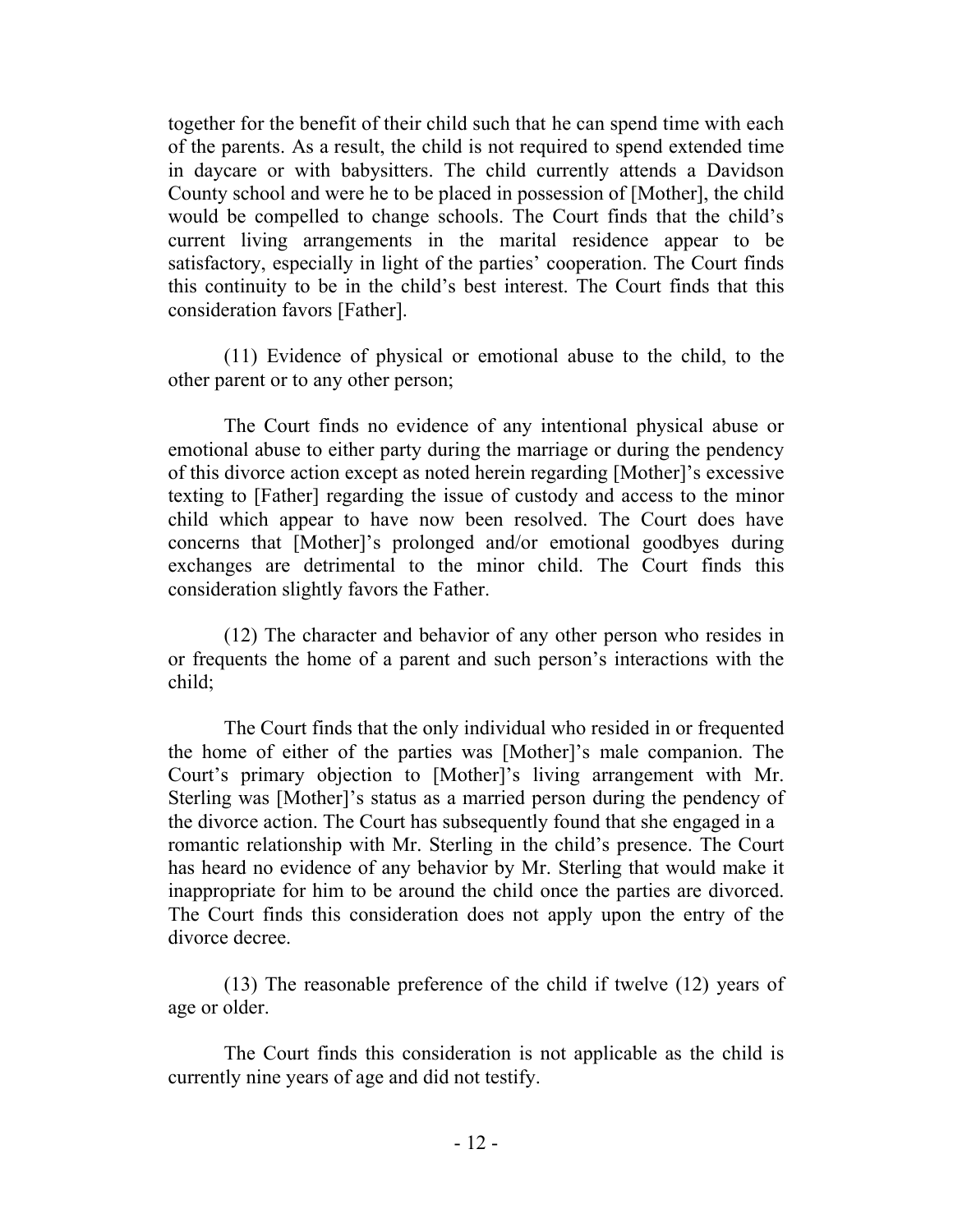(14) Each parent's employment schedule and the court may make accommodations consistent with those schedules;

The Court finds that each of the parties has non-traditional and sometimes erratic schedules. More recently, during the pendency of this case, the parties have worked well with one another in providing care for the child while the other party was at work. The Court finds this consideration to be neutral.

(15) Any other factors deemed relevant by the court.

The Court finds that there are no other considerations other than those previously addressed.

Mother complains that the court erroneously denied her request to be designated the primary residential parent because of her infidelity, citing *Nelson v. Nelson*, 66 S.W.3d 896, 902 (Tenn. Ct. App. 2001), for support. Unlike Mother, however, the wife in *Nelson*, readily admitted to her extramarital affair. *Nelson*, 66 S.W.3d at 899. This case is more like *Rayburn v. Rayburn*, where the wife denied being engaged in an extramarital affair in the face of evidence suggesting otherwise. *Rayburn*, 1998 WL 721088, at \*1. The *Rayburn* court noted that a trial court may consider a parent's "untruthfulness under oath in determining child custody" and that '"[a] parent's honesty reflects on his or her fitness to be a good custodian.'" *Id.* at \*3 (quoting *Gaskill*, 936 S.W.2d at 634). The *Rayburn* court continued,

A child learns as much by example as by precept, and it is up to the parent to set a good example. Ms. Rayburn (now Ms. Shearon) did not set a good example when she began an affair with a married man, and moved out of the marital home, taking the three children with her, and she did not set a good example when she rejected her husband's attempts at reconciliation. While, as this court said in *Varley v. Varley*, 934 S.W.2d 659, 666-7 (Tenn. App. 1996), "a parent's sexual infidelity or indiscretion does not, ipso facto, disqualify that parent from receiving custody of his/her children," such acts may be relevant to the question of character, and thus to comparative fitness.

## *Id.*

In its order designating Father as the primary residential parent, the trial court found that Mother was not a credible witness:

[T]he Court finds that the Wife is not a credible witness, and the Court discounts her testimony in its entirety. The Court finds that she has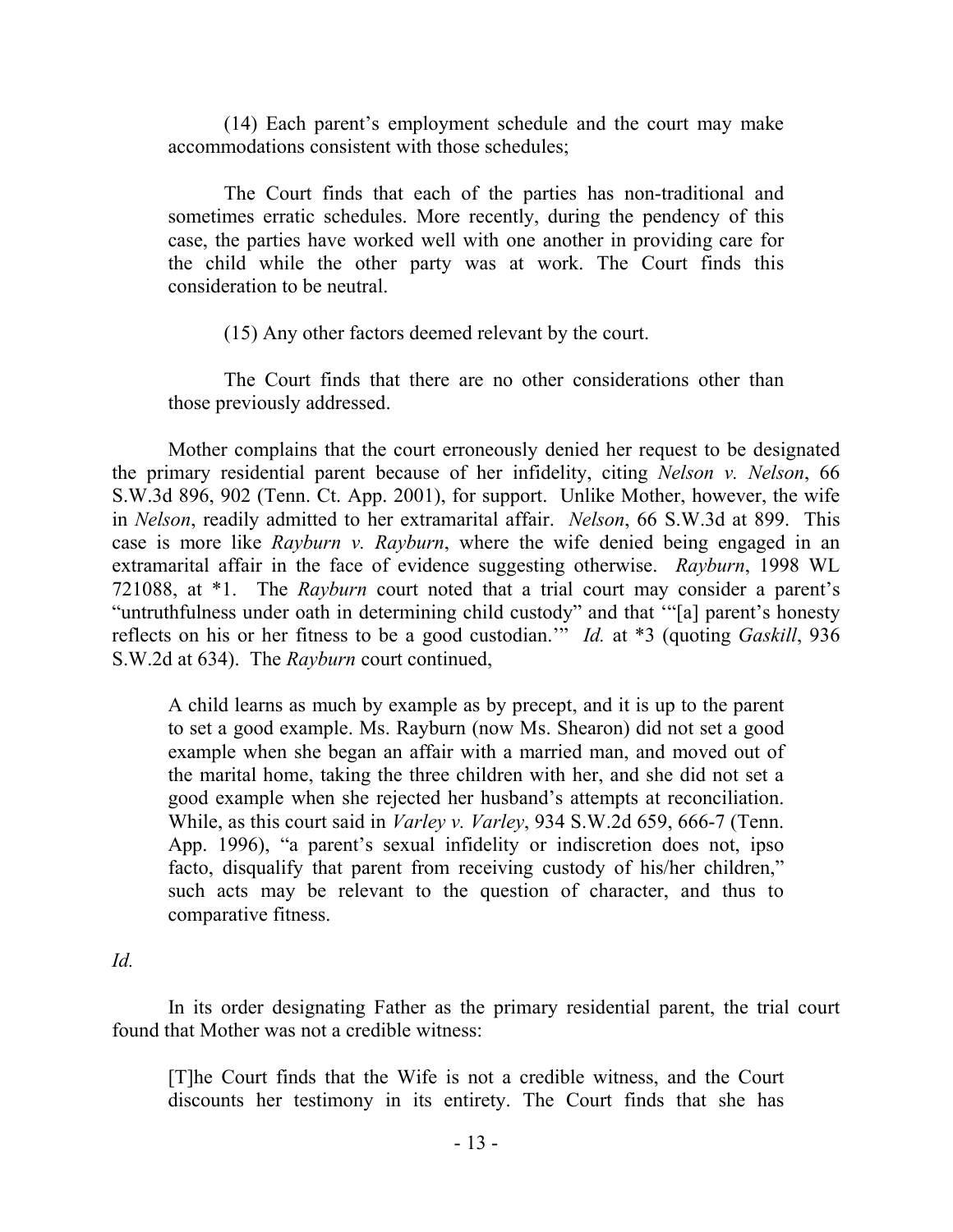shamefully lied to [Father] regarding the nature of her relationship with Mr. Sterling. She has induced [Father] to invite her male friend and subsequently her paramour into the parties' home, even allowing him to live there, as Mr. Sterling began his divorce from his own wife. The Wife's behavior was open and notorious, taking trips for business and pleasure with her male companion and subsequent paramour while [Father] stayed at home, working to pay her bills from her prior marriage and caring for the parties' minor child. She openly moved into an apartment and lived with Mr. Sterling with the parties' child. She lied to her naïve Husband both before and during this litigation and has repeatedly lied in court and in pleadings to this Court. She has alleged that her Husband was guilty of inappropriate marital conduct and suggested inappropriate relationships with his female friends without any credible evidence of such behavior. The Court finds [Father] guilty only of incredible naiveté and denial while he tried to ignore the obvious nature of his Wife's relationship with her male friend.

In addition to finding Mother was not credible, the trial court questioned Mother's judgment and her moral and emotional fitness to act as the primary residential parent based on evidence that Mother moved in with her paramour while she was still married and her decision to expose Noah to this other relationship. This finding by the court is supported by a text message from Mother to Father dated July 2, 2016, which was introduced into evidence during the trial. Mother was upset with Father during this period because the court had entered a restraining order precluding her from having Noah in the presence of Mr. Sterling. Mother told Father in this text that she had built a home for Noah where he was safe and where he felt loved by both Mother and Mr. Sterling.

Thus, contrary to Mother's argument, the court did not base its decision to designate Father as the primary residential parent solely on the fact that Mother had engaged in an extramarital affair. Rather, Mother's decision to expose Noah to her relationship with Mr. Sterling while she was still married to Father coupled with her dishonesty throughout the litigation, right up until the end of the trial, tipped the scales against Mother. The record shows that Father is a loving and devoted father to Noah and that he encourages Noah's relationship with Mother. Mother did not introduce any evidence suggesting any deficiencies in Father's parenting of Noah.

Our review of the record reveals that the evidence does not preponderate against the trial court's findings of fact with regard to its comparative fitness analysis. Mother has failed to show that the trial court abused its discretion in designating Father as the primary residential parent or in awarding the parties the residential parenting time set forth in the permanent parenting plan attached to the final decree of divorce. Mother requests that we tweak the residential parenting schedule to give her more time with Noah, but our Supreme Court has consistently written that determining the details of